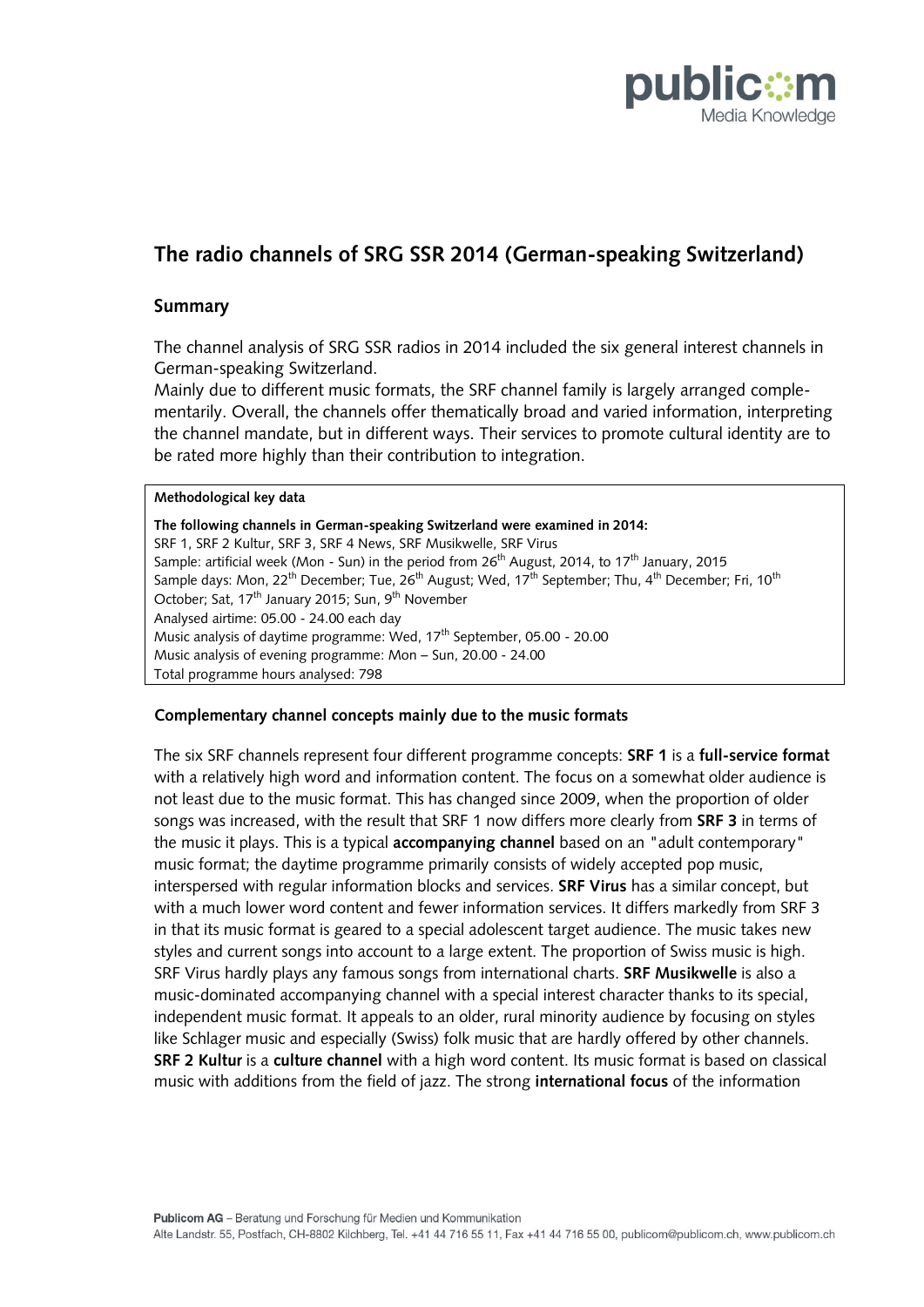

content is characteristic of SRF 2 and in line with previous years. **SRF 4 News** is Radio SRF's information channel, which hardly plays any music. The most important topic area is (international) politics, which means the channel is slightly differently positioned from the other SRF channels in terms of topics. The way information is presented is also characteristic, relying heavily on dialogic forms, longer reports and features.

The SRF channel family is largely arranged **complementarily** in terms of channel concepts, but especially with regard to music formats. This helps to optimise the range of listeners and keep the market share high.

## **High editorial quality and thematic variety**

Information is one of Radio SRF's core competencies. This is reflected not only in the fact that one of the channels (SRF 4 News) almost exclusively broadcasts information and that other SRF channels (SRF 1, SRF Kultur 2) attach great importance to information, but also in the fact that great effort is put into the formal **treatment** of this information. In particular, the channels with high word content strive to put facts into context and elucidate the backgrounds. They rely on sophisticated journalistic formats, correspondents' reports, expert interviews and on-site reporting. However, there are considerable differences in editorial quality between channels. SRF 3 and SRF Virus increasingly concentrate information into simply structured news bulletins that convey the basic facts.

Although the individual channels have thematic focuses – for example, SRF 4 News has a high political content, SRF 3 features a lot of sports, comparatively – they all offer a broad and balanced **range of topics**. Politics usually plays a major role, however. Nonetheless, social issues, economics and culture are included in the information provided by all channels. This is also true of classic tabloid topics (bad news/human interest), which are not neglected by SRF radio channels. However, the variety of topics within the SRF channel family does not necessarily mean diversity of events. Since the information is centrally processed, the event selection is also largely controlled centrally. This and the exchange of various information programmes among the broadcasters promote a certain homogenisation of the information content, which is also reflected in the structural similarity of topics of SRF 1 and SRF Musikwelle, for example.

## **Regional news closely associated with the authorities**

When it comes to **key protagonists in politics**, it should first be noted that the close **association with the authorities** often observed in the media is almost entirely absent from most SRF channels. An exception to this is the **regional news,** which tends to a strong bias towards authorityrelated reporting. **Diversity of opinions and perspectives** is also reflected in the fact that reports on different social groups are featured and that these groups can contribute their views. The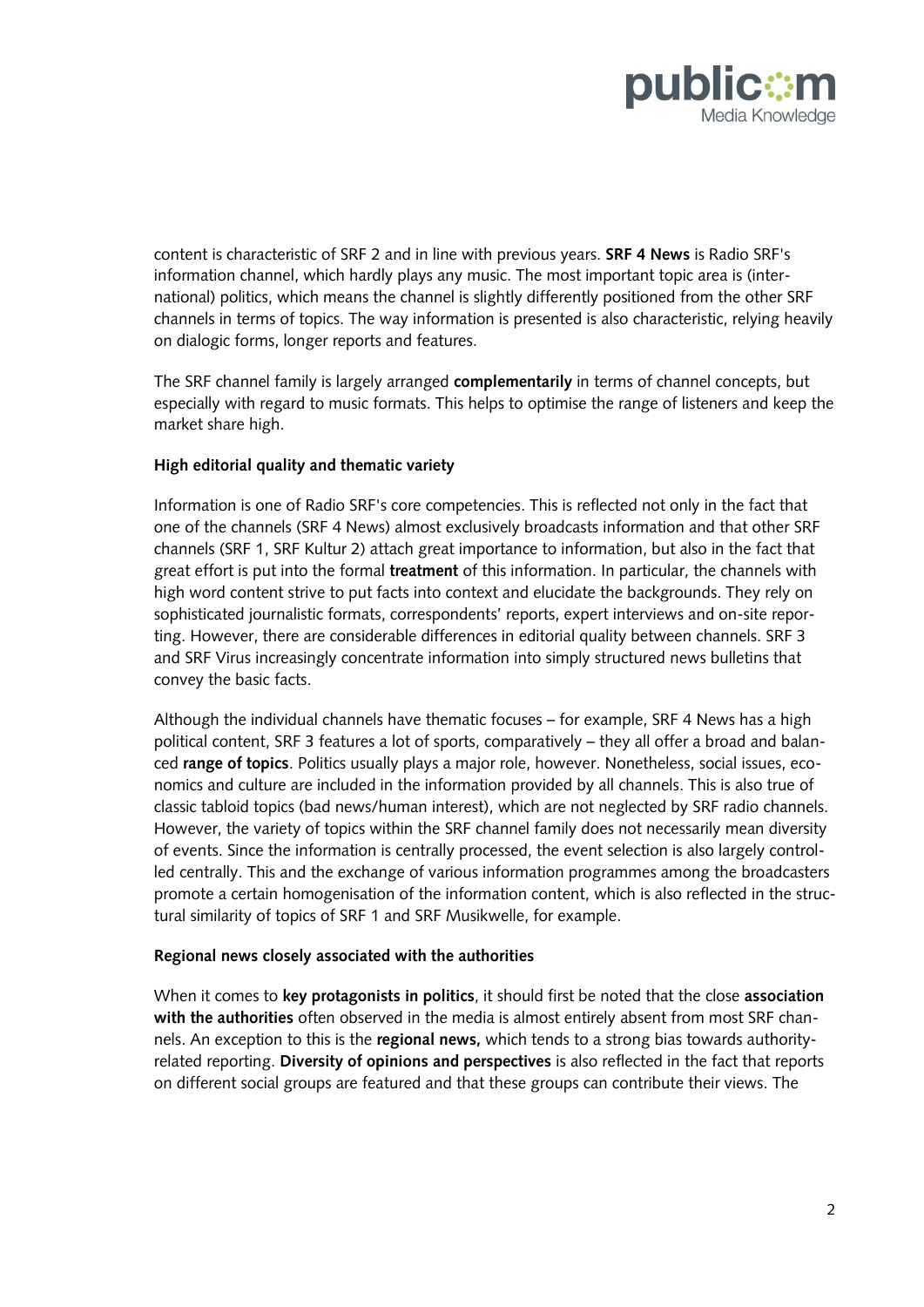

range of protagonists featured on SRF 1 and SRF 3 is especially wide, while the range is somewhat narrower on SRF 2 Kultur and SRF 4 News due to the thematic priorities.

Analysis of the focus of SRF channels on non-executive protagonists of various **party political orientations** shows that this focus is mostly distributed across the entire political spectrum. There is no evidence of discrimination against or preference for certain parties or political views in this respect. Rather, the effort to provide **balanced** reports on the various party political protagonists is evident.

**Opinions** are mostly conveyed in the media directly, namely via involved **sources,** unless opinion leaders are providing direct quotes on the microphone or being quoted by the programme creators. The SRF programme creators also clearly strive to offer **balance** in this regard as well. Looking at the party political sources shows that the proportions are distributed primarily and quite evenly among the governmental parties. Other parties that are not represented in the Swiss Federal Council have little chance to express their opinions in the information content of SRF channels. The Greens are the exception, although this was in connection with a single event in the artificial week under examination.

It is another question whether the **range** of different opinions and perspectives is apparent to an average audience that listens to the channels selectively. This is the case when controversial opinions and different perspectives are referred to in a given thematic context. This **orientation service**, which requires correspondingly more complex treatment formats, is provided by SRF channels in different ways. This is rarely the case for SRF 3 and SRF Virus, which scarcely differ from the private commercial radio channels in this respect. The other channels, in particular SRF 1 and SRF 4 News, offer their audiences an overview of the different positions on a controversial topic comparatively often.

## **Modest integration effort**

 $\overline{a}$ 

The SRG channels are supposed to provide an essential integration effort by helping to increase knowledge of **other parts of the country**. However, it is precisely regarding this aspect that scientific studies have established considerable deficits for years.<sup>1</sup> The current study of SRF channels can qualify this general finding only partially. SRF programme creators dedicate by far the most attention to events abroad. Considerable space is also given to national events. SRF channels hardly provide any information on events in the **Romandie** or **Ticino,** however, with the exception of SRF 4 News and SRF Musikwelle. In particular, **Italian-speaking Switzerland** is hardly

 $1$  Grossenbacher, René (2015): Die SRG-Radios und der Integrationsauftrag. In: Leonarz, Martina (ed.): Wissenschaftliche und praktische Medienpolitik als politische Daueraufgabe, pp 177-178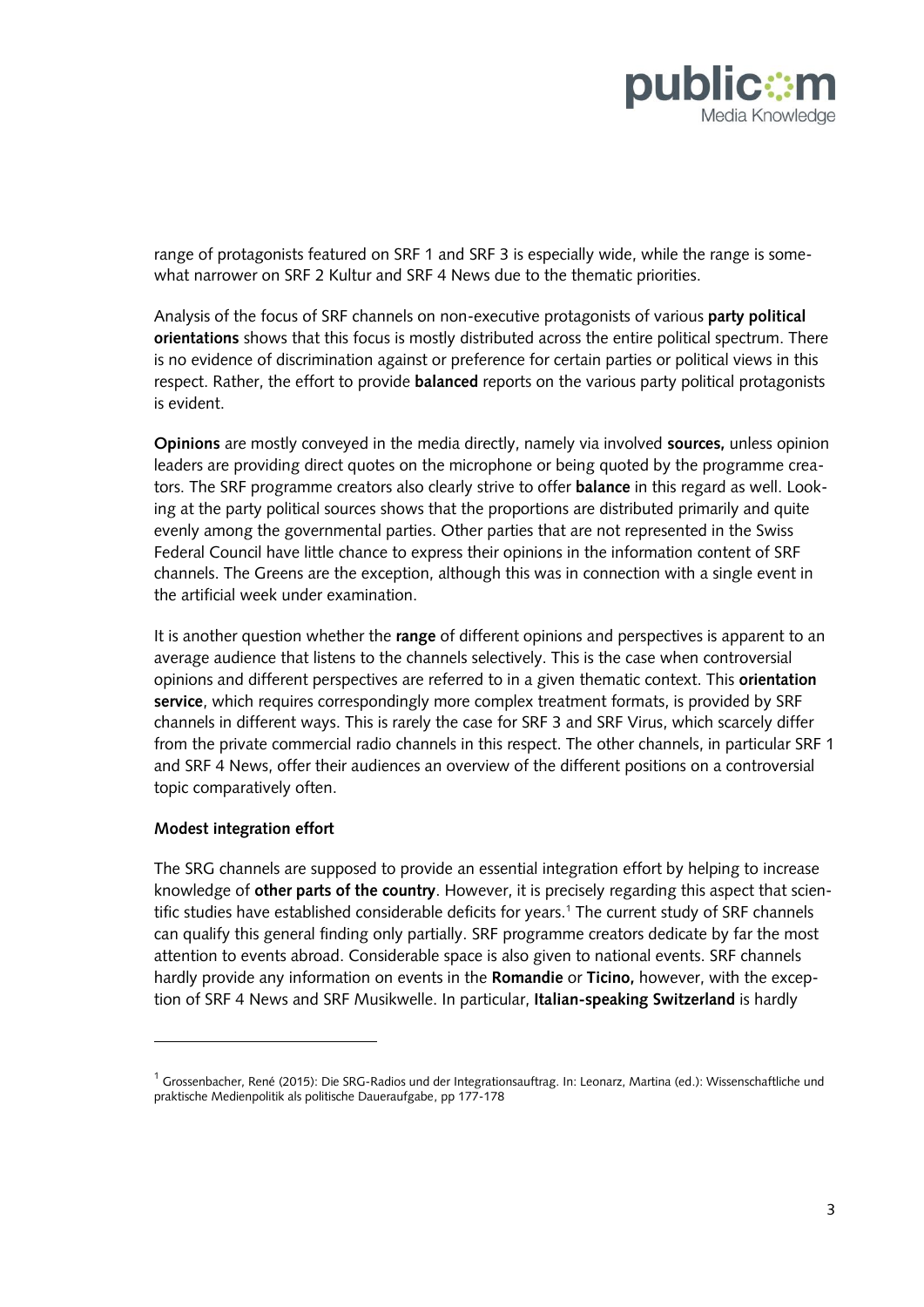

featured at all on SRF channels. The respective proportions are less than one percent, except for SRF 4 News. Only **SRF 4 News**, which has introduced its own programme for this purpose, actually systematically deals with the other language regions.

**Consideration of the other language regions** has actually slightly decreased since 2012. An integration concept<sup>2</sup> announced by SRG in 2012 has evidently not taken hold (yet), at least in the field of SRF radio. The chance that an average listener of an SRF channel will find out anything about the other language regions in the course of an average week is still extremely small.

When it comes to fulfilling other **integration objectives**, the exchange between religions and cultures, the integration of foreigners, and contact with the Swiss nationals living abroad, content analysis is not a very suitable means for determining any effects of radio channels. What can be determined, however, is whether these issues are featured on the channels. Although the relevant results are mixed, they are in line with the preliminary studies since 2009. They also confirm that these issues usually have a chance to appear on the channel only when incidental current events provide the necessary journalistic "hook" or when specific programmes exist.

## **Widely represented Swiss music**

 $\overline{a}$ 

**Swiss culture** is the only issue relevant to concession law that is substantially dealt with in the information content of almost all SRF channels. SRF Virus is closely concerned with the young Swiss music scene, while SRF Musikwelle deals with Swiss folk music. SRF 1 is also dedicated extensively to Swiss culture topics. Contrary to expectations, but consistent with previous surveys, Swiss culture is not a thematic priority for SRF 2 Kultur, on the other hand.

Cultural identity can also be strengthened very directly through music by giving the local music scene exposure opportunities. This is the case for all channels that play music, albeit to varying degrees. However, it is noticeable that the coverage of Swiss music is based on a strategy, particularly as the proportion of Swiss music is usually significantly higher in comparison with the private commercial channels. The highest proportion of Swiss music is played on the **SRF Musikwelle** daytime programme, which especially supports the Swiss folk music sector. However, **SRF Virus** also offers Swiss musicians an attractive platform: every third song played is of Swiss provenance. This is considerably more than on SRF 3, which nonetheless still plays a comparatively large amount of Swiss music.

It is striking that most Swiss music is played on the niche channels SRF Musikwelle and SRF Virus. Obviously it is considered to only have limited majority appeal, which is why noticeably fewer

<sup>&</sup>lt;sup>2</sup> Stärkung der gegenseitigen Verständigung und des nationalen Zusammenhaltes durch die SRG SSR. Bericht des Bundesrates in Erfüllung der Motion Maissen (10.3055) vom 7. Dezember 2012, p 21